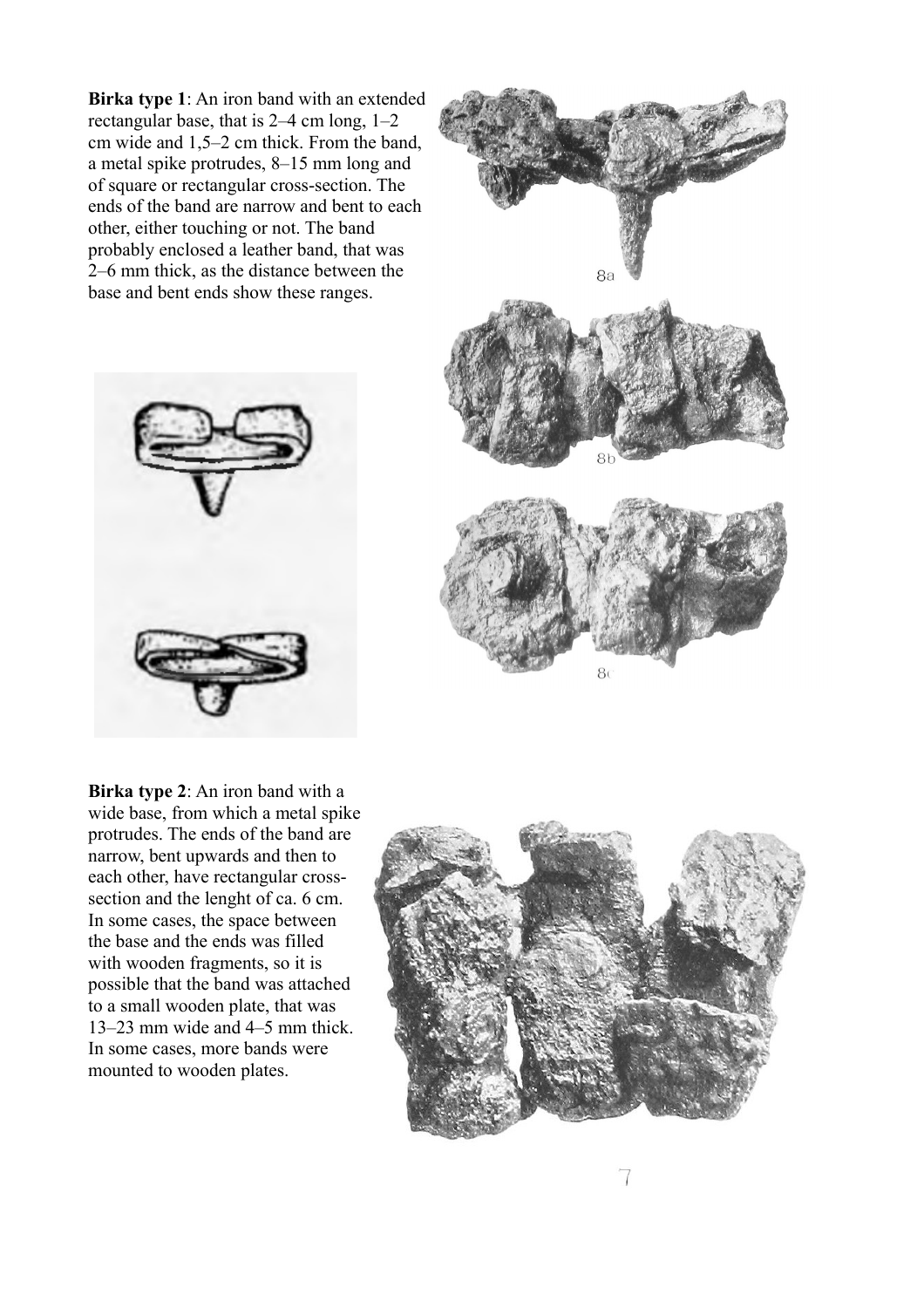**Birka type 3**: A triangle-shaped crampon with spikes, that are bent vertices of the triangle. Spikes are ca. 1 cm long. The size of examples from Birka type is 5,5–5,7 cm  $\times$ 7,0–7,4 cm.

Fig. 11.  $\frac{9}{3}$ .

**Type 4**: It was found in the grave X in Tuna Alsike. It is made of one decimeter long band with bent ends and three spikes on the bottom side. In the grave 2 in Bengtsarvet, Dalarna, the band corresponds to the width of the shoe and bent ends have loops for attachement. The sizes of examples are  $11.4 \times 5.2 \times$ 1,7 cm and  $13.0 \times 5.2 \times 1.5$  cm.

**Type 5**: V-shaped crampons found in the grave 7 in Valsgärde. It consisted of a V-shaped band with three spikes. On the inner side, spikes are hammered to big

rivets; 3 mm thick leather was found under them. The sizes of examples are  $7.0 \times 4.5 \times 0.8$  cm and  $6,2 \times 4,5 \times 0,8$  cm. The lenght of spikes is between 1,7–1,9 cm.